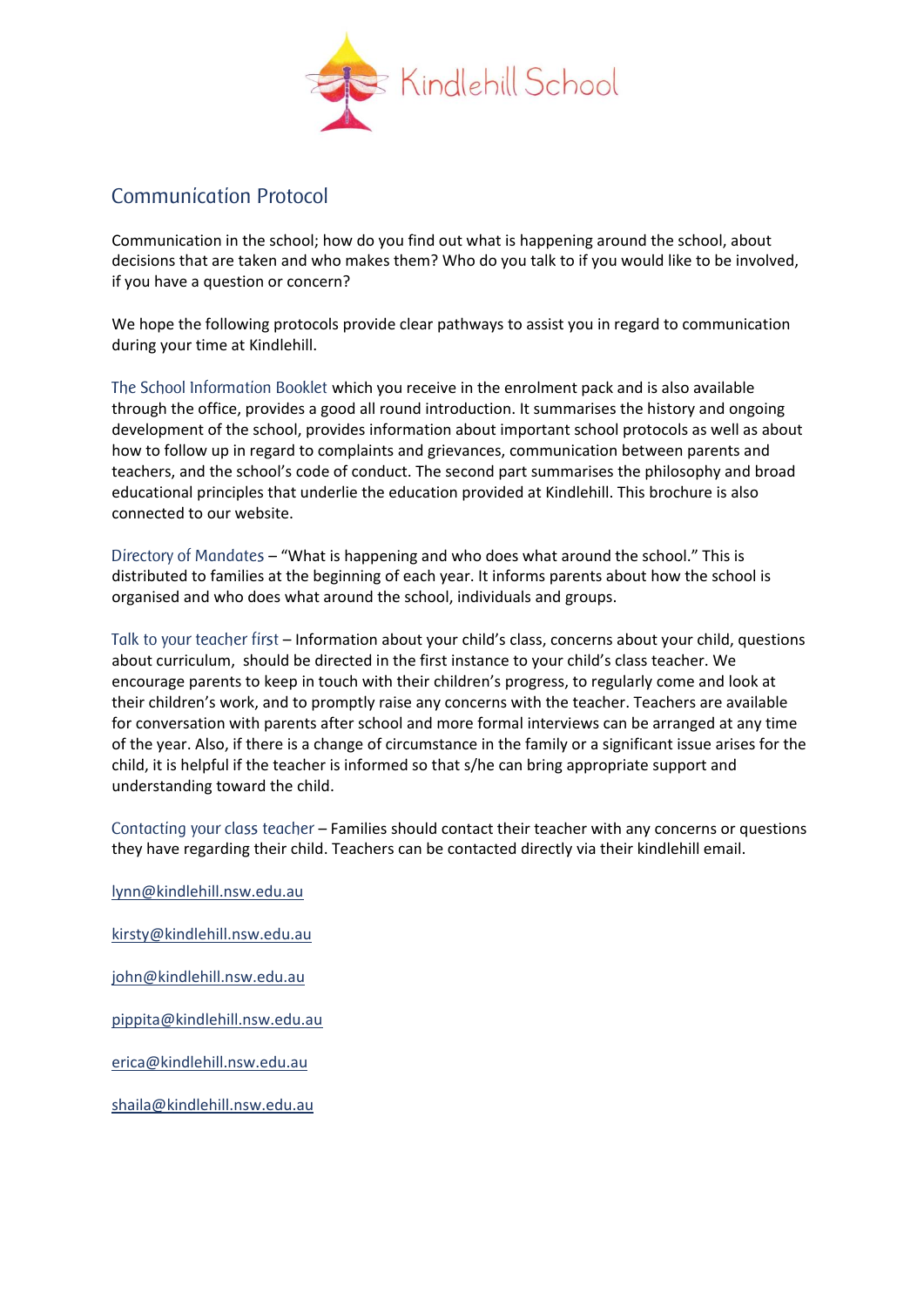

Parents and families can expect to receive a response from their classroom teacher within a 1-2 day period. Meetings can be arranged via email as face to face meetings is preferred as a way of resolving significant questions and concerns.

For urgent matters it cannot be assumed that a teacher is able to check their emails throughout the day. In this instance, the office should be contacted. The office will ensure that messages are forwarded to relevant teachers and students before 2.30pm.

In the event of any other urgent matter, outside of school hours where teacher needs to be contacted urgently, Lynn, as Principal can be contacted on her mobile and advise the relevant teacher.

After School Care (OSHC) – concerns about your child or matters relating to after school care should be raised with Anna Randall. If a significant issue arises, please discuss this with the Nominated Supervisor for Kindlehill OSHC (Lynn Daniel).

High School – Lynn is the High School Coordinator. Questions or concerns should be directed to Lynn in the first instance.

Principal – parent liaison - Lynn, as Principal, can provide direction to parents who are unsure how to follow up with a concern, especially when a parent has raised it with the class teacher but feels it has not been dealt with fairly or adequately. Lynn is also a conduit to College, when parents wish to bring a concern to the attention of the teachers in general. Alternatively, parents can approach College about their unresolved concerns through Erica or by letter to College, for example where there may be a perceived conflict of interest in raising a concern with Lynn.

Parent forums - From time to time these may be held to provide a forum for interests and concerns to be discussed with parents in general.

Promoting a positive, supportive and respectful school environment - We know from experience that harmonious and friendly relationships between teachers and parents bring many positive benefits to the children. They feel themselves secure and cared for in the manner of an extended family. In order to promote and protect healthy home – school relationships, we request that parents refrain from sharing off-hand criticism and negativity with others. We request that parents take their concerns to their class teacher so that they can be addressed. In doing this, we provide a living example of how we would like our children to address issues and concerns.

Complaints and grievances – A copy of the school's Complaints and Grievances Policy is available on request and on the school website. It is a process to be used when a parent wishes to make a serious complaint. Procedural fairness is the basis of this policy.

School Newsletters - The fortnightly newsletter as well as the seasonal Kindlings magazine, provide a good source of information in regard to the events and activities of the school, opportunities for parent involvement as well as insights into what lies behind the educational approaches typical to Kindlehill. We encourage all parents to read the newsletters so you are aware of the day to day activities at the school. Newsletters are displayed on the web site, issued in paper version, and also via email, allowing all parents access to this information.

Class newsletters - Each teacher provides regular updates to the parents about ongoing class matters and opportunities for parent involvement. These are sent out via email.